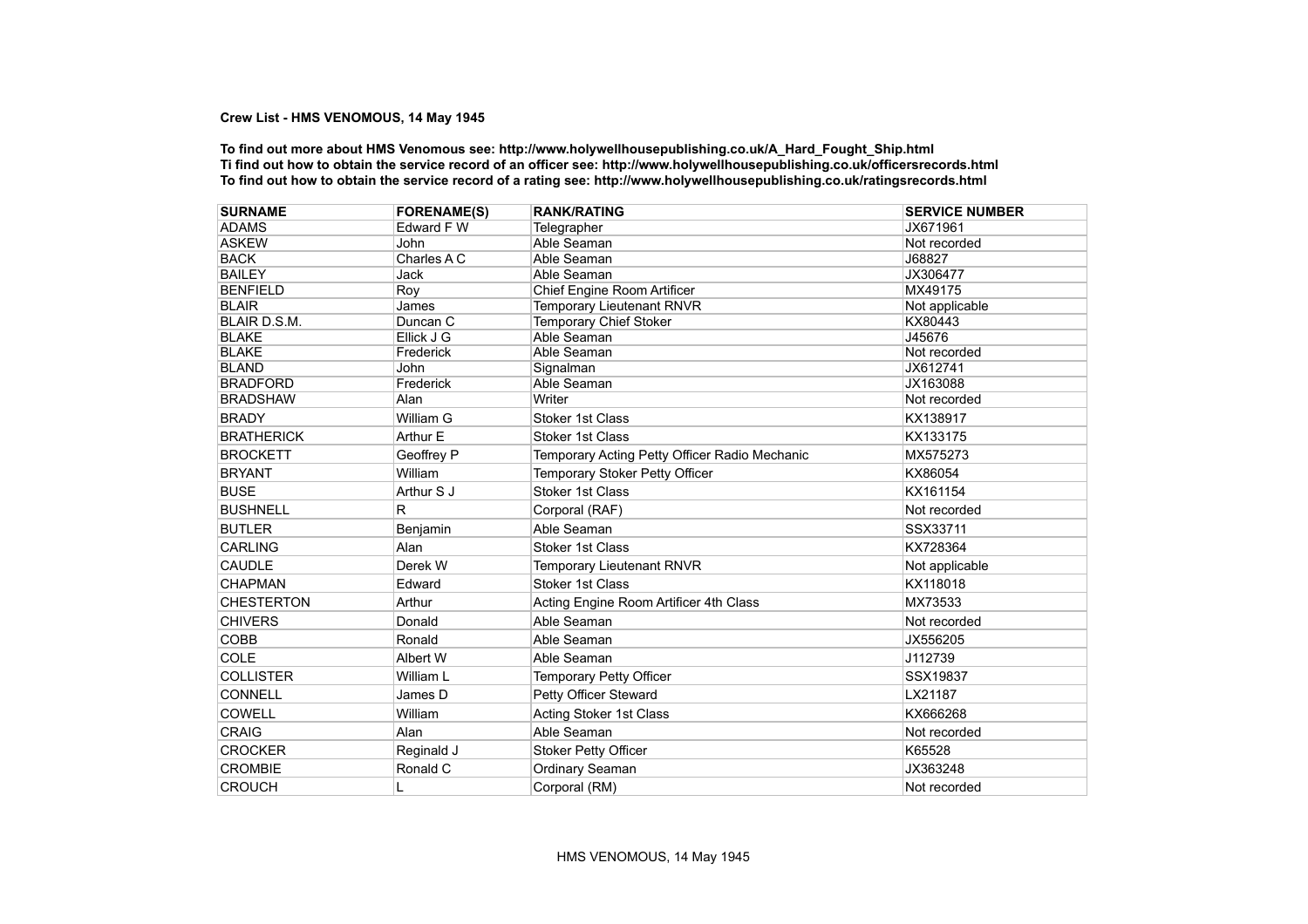| <b>CULLEN</b>    | Peter W C      | Cook                                  | MX536733       |
|------------------|----------------|---------------------------------------|----------------|
| <b>DALEY</b>     | Patrick        | Temporary Acting Stoker Petty Officer | KX92135        |
| <b>DAVIES</b>    | Gwilym         | Temporary Petty Officer               | JX143554       |
| <b>DELANEY</b>   | Stephen        | Able Seaman                           | Not recorded   |
| <b>DONAGHUE</b>  | William J      | <b>Temporary Leading Cook</b>         | MX107444       |
| <b>EASTHAM</b>   | M              | Sergeant (Army)                       | Not recorded   |
| <b>EVENSEN</b>   | C <sub>P</sub> | Lieutenant Commander RNVR             | Not applicable |
| <b>FORSTER</b>   | William R      | Temporary Lieutenant (E) RNR          | Not applicable |
| <b>FOSTER</b>    | William H      | <b>Temporary Leading Cook</b>         | LX25484        |
| <b>GARDINER</b>  | н              | Able Seaman                           | Not recorded   |
| <b>GASKIN</b>    | David W        | Temporary Acting Stoker Petty Officer | KX81551        |
| <b>GIGGAL</b>    | Sidney         | Engine Room Artificer 4th Class       | MX75367        |
| <b>GILLETT</b>   | T              | Marine                                | Not recorded   |
| <b>GLENNON</b>   | James          | Stoker 1st Class                      | KX586551       |
| <b>GOLDSTONE</b> |                | LAC (RAF)                             | Not recorded   |
| <b>GORE</b>      | Charles        | Signalman                             | Not recorded   |
| <b>GORMAN</b>    | Henry          | Able Seaman                           | SSX29586       |
| <b>HANCOX</b>    | W              | Able Seaman                           | Not recorded   |
| <b>HARWELL</b>   | William        | Able Seaman                           | J41968         |
| <b>HAWKE</b>     | Mervyn         | Able Seaman                           | JX272166       |
| <b>HAYMAN</b>    | N <sub>A</sub> | Lieutenant Commander RNR              | Not applicable |
| <b>HOLLYWOOD</b> | James G        | Chief Petty Officer                   | J50305         |
| <b>HOPTON</b>    | Clifford       | Able Seaman                           | JX230082       |
| <b>HOWLETT</b>   | R              | Corporal (RM)                         | Not recorded   |
| <b>HUGHES</b>    | Alfred E       | Temporary Acting Leading Stoker       | KX88987        |
| <b>HUGHES</b>    | D              | Marine                                | Not recorded   |
| <b>INGRAM</b>    | Henry W        | Temporary Acting Leading Seaman       | J107377        |
| <b>INNES</b>     | Stephen        | Able Seaman                           | Not recorded   |
| <b>JACKMAN</b>   | B              | Signalman                             | Not recorded   |
| <b>JAMIESON</b>  | Edward         | <b>Electrical Artificer 4th Class</b> | MX74633        |
| <b>JONES</b>     | Walter         | Acting Able Seaman                    | JX566500       |
| <b>JONES</b>     | С              | Marine                                | Not recorded   |
| <b>JONES</b>     | AA             | Marine                                | Not recorded   |
| <b>KIERNAN</b>   | John J         | Stoker 1st Class                      | KX152003       |
| <b>KIRKMAN</b>   | Raymond        | Officer's Steward                     | Not recorded   |
| LANSKY           | Miroslav B     | Temporary Acting Sub Lieutenant RNVR  | Not applicable |
| <b>LYNCH</b>     | William        | Temporary Acting Leading Stoker       | KX104737       |
| <b>MACKIN</b>    | T              | Telegrapher                           | Not recorded   |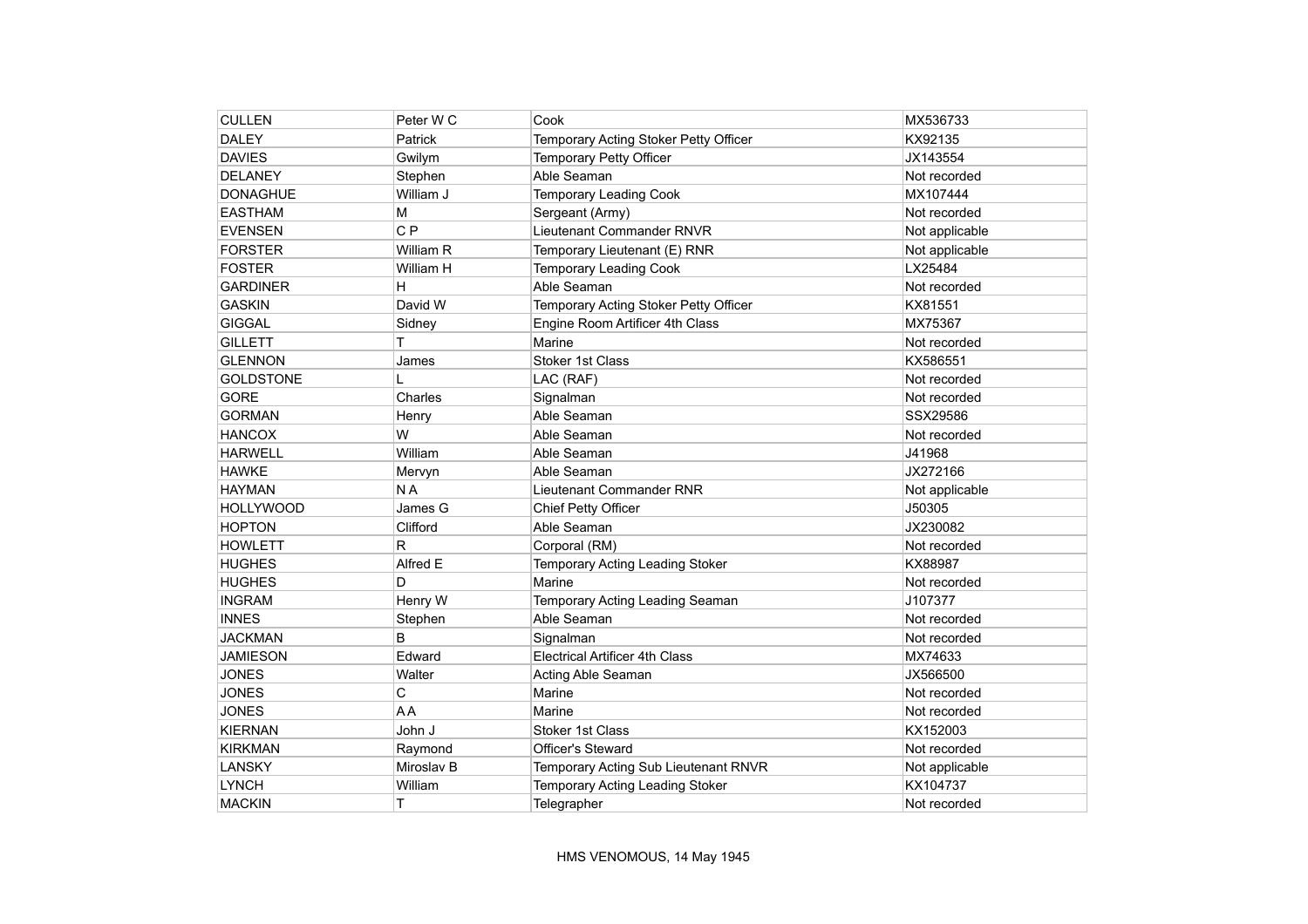| <b>MARLOW</b>     | George     | Acting Able Seaman                         | JX416623       |
|-------------------|------------|--------------------------------------------|----------------|
| <b>MARSHALL</b>   | William    | Temporary Acting Leading Seaman            | J89586         |
| <b>MARTIN</b>     | John N     | Temporary Sub Lieutenant RNVR              | Not applicable |
| <b>MATTHEWS</b>   | Fred A     | <b>Stoker Petty Officer</b>                | KX82193        |
| <b>MERCER</b>     | Frederick  | Able Seaman                                | JX180531       |
| <b>MORGAN</b>     | John       | Leading Sick Berth Attendant               | MX69661        |
| <b>MORRIS</b>     | Harry W    | <b>Stores Assistant</b>                    | MX610705       |
| <b>MORRISON</b>   | William    | Cinema Operator                            | JX692571       |
| <b>MURRAY</b>     | Thomas     | Ordinary Seaman                            | JX559273       |
| <b>NOTTON</b>     | Francis WA | <b>Stoker 1st Class</b>                    | KX156264       |
| <b>NUTT</b>       | Sidney G   | Temporary Acting Petty Officer             | JX151236       |
| PAGE              | Alfred T   | Acting Able Seaman                         | JX568551       |
| PARSONS           | E          | Signalman                                  | Not recorded   |
| <b>PARTINGTON</b> | D          | LAC (RAF)                                  | Not recorded   |
| <b>PAYNE</b>      | Kenneth    | <b>Acting Stoker 1st Class</b>             | KX161975       |
| <b>PHELPS</b>     | R J        | <b>Lieutenant RNVR</b>                     | Not applicable |
| <b>PICKLES</b>    | Alan       | Engine Room Artificer 4th Class            | MX75169        |
| <b>POCKETT</b>    | Charles    | Able Seaman                                | Not recorded   |
| <b>PONTIN</b>     | V          | Sergeant (RM)                              | Not recorded   |
| <b>POOLE</b>      | Thomas H   | <b>Stoker 1st Class</b>                    | K62202         |
| <b>PREW</b>       | Frank      | Able Seaman                                | JX194481       |
| <b>PRIDEAUX</b>   | A G        | Temporary Acting Lieutenant Commander RNVR | Not applicable |
| <b>PULMAN</b>     | OH         | Lieutenant Commander RNR                   | Not applicable |
| <b>RAWLINS</b>    | John F     | Signalman                                  | JX298143       |
| <b>REES</b>       | William    | Able Seaman                                | Not recorded   |
| <b>ROBERTS</b>    | Willie     | Acting Able Seaman                         | JX652522       |
| <b>ROBINSON</b>   | Robert     | Stoker 1st Class                           | KX103957       |
| <b>ROBINSON</b>   | Victor     | Able Seaman                                | Not recorded   |
| <b>ROBINSON</b>   | John       | Able Seaman                                | JX288392       |
| <b>ROBINSON</b>   | C          | Corporal (RM)                              | Not recorded   |
| <b>ROSE</b>       | James R    | Acting Able Seaman                         | JX566883       |
| <b>ROSS</b>       | John A C   | Stoker 1st Class                           | KX109095       |
| <b>RUSSELL</b>    | Thomas A   | <b>Stoker 1st Class</b>                    | KX100469       |
| <b>RYDE</b>       | George B   | Acting Able Seaman                         | JX707202       |
| <b>SCOTHAN</b>    | George W   | Temporary Stoker Petty Officer             | KX81874        |
| <b>SHINES</b>     | Stanley G  | Acting Able Seaman                         | JX393223       |
| <b>SINGLETON</b>  | John A C   | Temporary Leading Stores Assistant         | MX578330       |
| <b>SKINNER</b>    | Reginald J | Steward                                    | LX20171        |